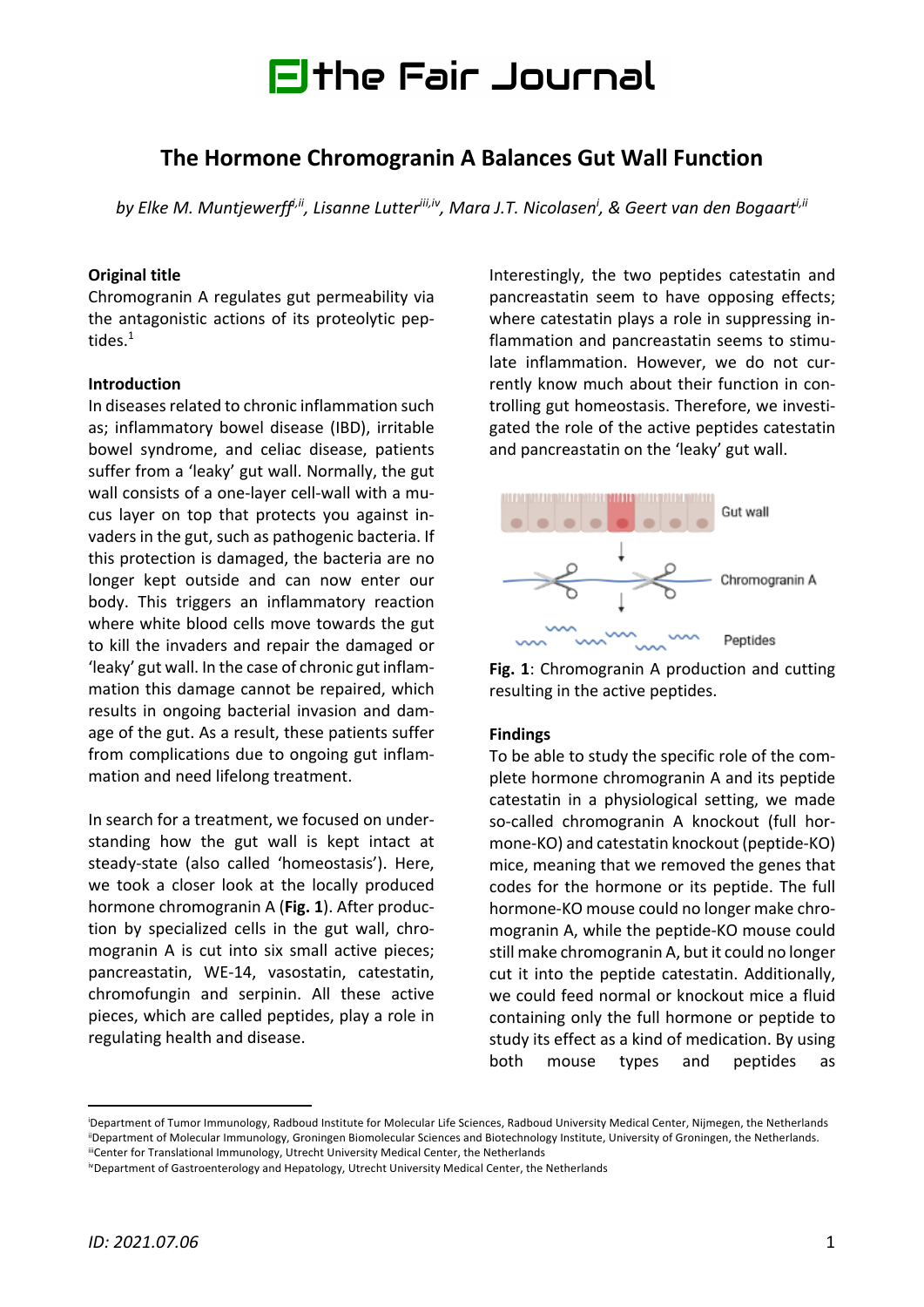# Ethe Fair Journal

supplementation we could create specific situations necessary to study the role of chromogranin A and catestatin on the gut wall function.

First, we looked at the so called 'tight junctions', which are structures in the gut cells that keep them tightly together in one line (like the cells are holding hands). By using an ultrastructural microscope, that is able to enlarge even the most tiny structures inside the cells, we could see that the tight junctions in the peptide-KO mouse were longer and looked similar as in inflammatory bowel disease patients.

Secondly, we studied how 'leaky' the gut-wall was by measuring how much sugar made it to the other side of the gut-wall (the sugar was labelled with a green dye to be able to see it). Here, detection of green on the other side means 'leaky', because in a healthy situation the gut-wall is intact and we would not expect to detect green sugar on the other side. We learnt that the peptide catestatin is important for maintaining the gut barrier since the mice without catestatin showed a very 'leaky' gut. By treating the full hormone-KO mouse with either catestatin or pancreastatin, we could even see that the leakiness of the gut is oppositely regulated by these two peptides; meaning that in presence of catestatin the gut-wall seems intact, while after addition of pancreastatin the wall seems 'leaky'.

Thirdly, we identified the bacteria types present in the gut. In the peptide-KO mouse we found a higher amount of Firmicutes and a lower amount of Bacteroidetes than in the normal mouse. Normally, Firmicutes are necessary for energy uptake from food, whereas Bacteroidetes produce acids to keep a good environment in the gut for food uptake. However, these bacteria populations need to be balanced to be able to take up food and keep the gut in a steadystate. Interestingly, the same shift in bacteria groups we found in the peptide-KO mouse is also observed in inflammatory bowel disease

patients. This shows us that the presence of catestatin is necessary to maintain a healthy balance in the gut bacteria that is present.

Finally, we measured that chromogranin A hormone and catestatin peptide levels in the blood of inflammatory bowel disease patients were elevated when compared to healthy people.

### **Conclusions**

Altogether, the hormone chromogranin A and its active peptides play an important role in maintaining the gut wall function. Especially the peptide catestatin plays a role in making the gut wall less 'leaky' by affecting the length of the tight junction, the presence of bacteria, and the transport over the gut-wall barrier. Additionally, catestatin seems to exert its effect by opposing another peptide pancreastatin. Although we now know a great deal more about how these molecules affect gut homeostasis, more research is still necessary to define the exact working mechanism.

Our research is important to understand how gut homeostasis is regulated in health and disease. Additionally, blood catestatin levels might be used as a biomarker in the future to indicate the presence of inflammation in inflammatory bowel disease patients. Finally, catestatin and pancreastatin might be interesting in the future to develop treatments for inflammatory bowel disease and other gut-related diseases.

### **Article info**

Submitted by: Elke M. Muntjewerff<sup>i,ii</sup>, Lisanne Lutteriii,iv, Mara J.T. Nicolasen<sup>i</sup>, Geert van den Bogaart<sup>i,ii</sup>). Reviewed by Jonas N. Søndergaard (editor at the Fair Journal). ID: 2021.07.06. Please refer to the original article<sup>1</sup> for more technical details.

### **Author affiliations**

i Department of Tumor Immunology, Radboud Institute for Molecular Life Sciences, Radboud University Medical Center, Nijmegen, the Netherlands